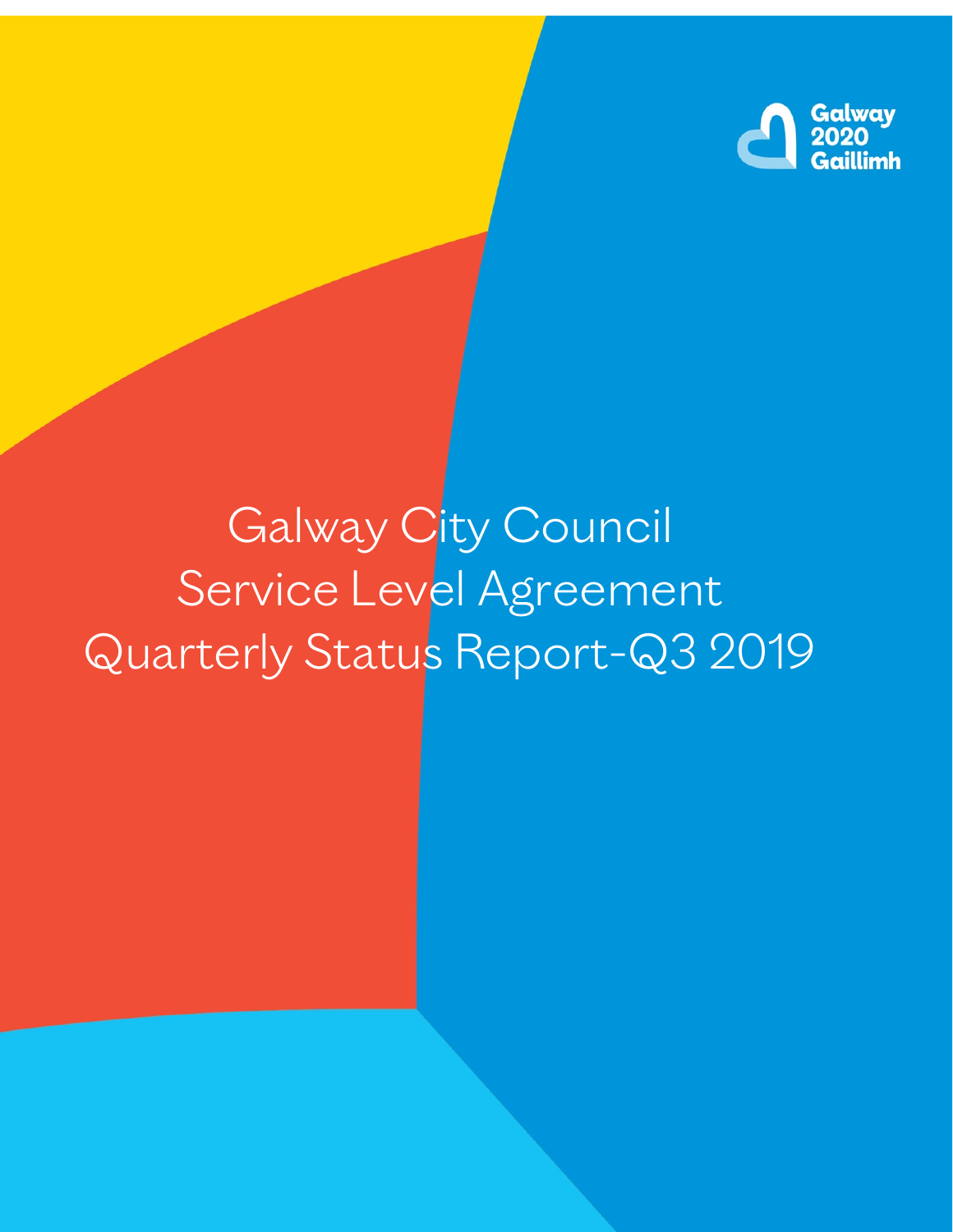

## **Quarterly Status Report**

## **Service Level Agreement**

#### **Between**

### **Galway City Council**

**and**

## **Galway Cultural Development and Activity Company Limited by Guarantee**

## **T/A Galway 2020**

### **Introduction**

Galway 2020 has undertaken to provide a quarterly progress report (along with relevant documentation) on the day to day expenditure of the Company following presentation to and approval by the Board of Galway 2020. The Service Level Agreement was signed on the 8<sup>th</sup> May 2018. Financial information including year to date accounts to the 30<sup>th</sup> September 2019 are included here and have been presented and approved by the Board on 1st November as agreed with the Chief Executive.

Part two of this status report focusses on progress made on the projects that are underway, that have received funding from Galway 2020.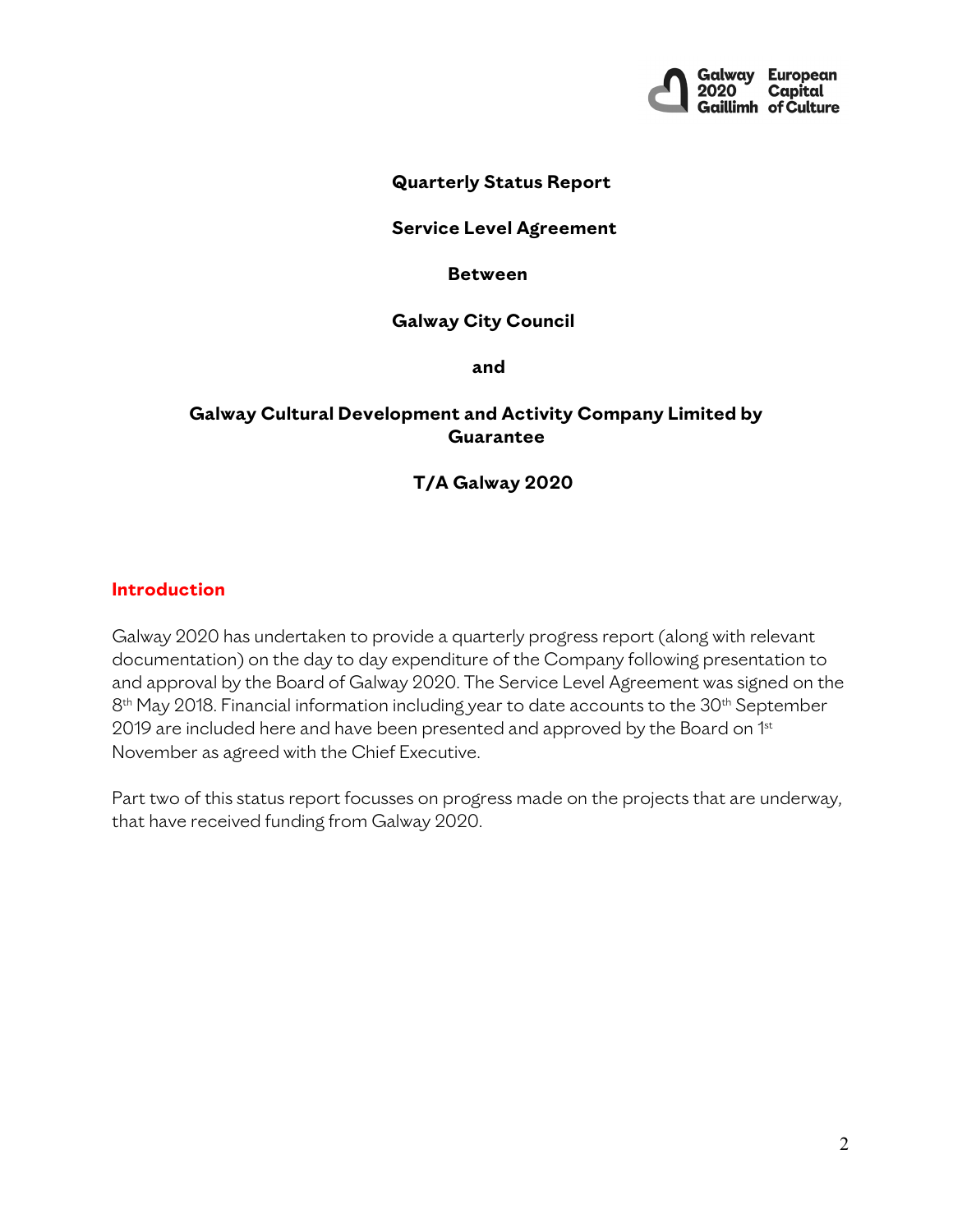

# **1. Financial Statements and Reporting**

| <b>Galway Cultural Development and Activity CLG</b> | <b>YTD</b>    |
|-----------------------------------------------------|---------------|
| <b>Income and Expenditure</b>                       | <b>Sep-19</b> |
|                                                     | <b>Total</b>  |
| <b>Income</b>                                       |               |
| <b>Local Authority Funding City</b>                 | 1,026,786     |
| <b>Local Authority Funding County</b>               | 525,000       |
| <b>Government Funding</b>                           | 2,396,167     |
| Sponsorship and Other                               | 250,009       |
| Deferred Revenue and Capital Grants                 | (89, 251)     |
| <b>Total Income</b>                                 | 4,108,710     |
|                                                     |               |
| <b>Direct Programme Funding</b>                     | 1,358,340     |
| <b>Programme Related Salary Costs</b>               | 608,650       |
| <b>Programme Related Direct Costs</b>               |               |
| Production                                          | 104,388       |
| <b>Professional Fees</b>                            | 332,782       |
| <b>Travel and Hotels</b>                            | 38,878        |
| Tourism, Programme Promotion and Content            | 443,591       |
| Development                                         |               |
| <b>Office Costs</b>                                 | 28,306        |
| <b>Other Costs</b>                                  | 174           |
| <b>Total Direct Programme Costs</b>                 | 2,915,111     |
| <b>Total Payroll Overheads</b>                      | 447,348       |
| <b>Non Payroll Overheads</b>                        |               |
| <b>Professional Fees</b>                            | 451,923       |
| <b>Travel and Hotels</b>                            | 39,260        |
| <b>Office Costs</b>                                 |               |
| Depreciation                                        | 16,493        |
| Insurance                                           | 32,308        |
| <b>IT Costs</b>                                     | 50,733        |
| <b>Office Expenses</b>                              | 14,197        |
| <b>Premises Expenses</b>                            | 19,338        |
| <b>Rent and Rates</b>                               | 75,816        |
| <b>Total Office Costs</b>                           | 208,885       |
| <b>Other Costs</b>                                  | 46,184        |
| <b>Total Overheads</b>                              | 1,193,599     |
|                                                     |               |
| <b>Total Costs</b>                                  | 4,108,710     |
| <b>Net Surplus/Deficit</b>                          | 0             |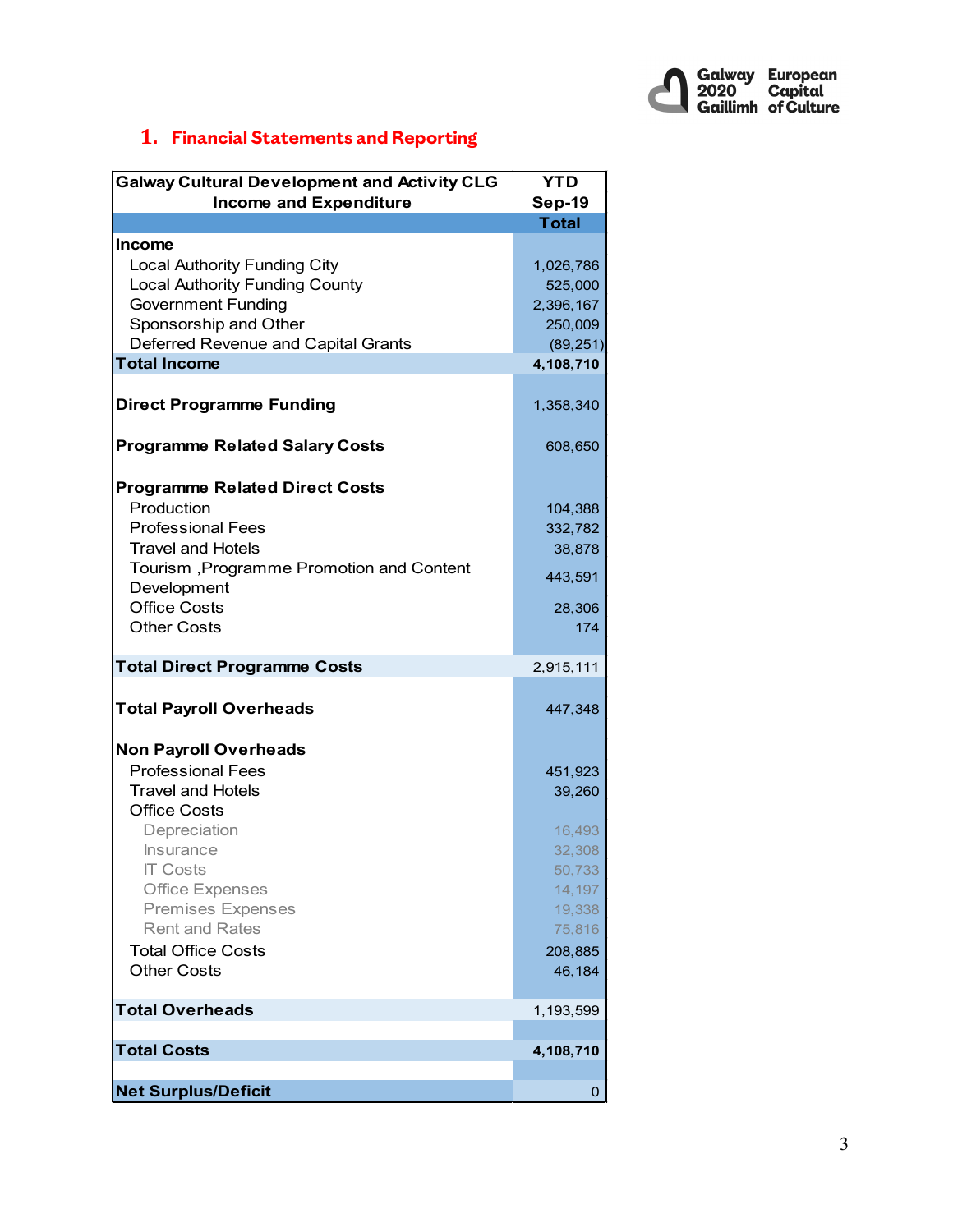

# **1.1 Financial Reporting**

All annual returns, registration of directors and other returns are fully up to date and filed in accordance with the Companies Regulations Office and Companies Act 2014. There is full compliance with the requirements of the Revenue Commissioners in relation to all relevant tax heads and a valid tax clearance certificate is in place for the Company.

An Independent Accountants review was carried out for the period Q3 2019 as agreed under the Programme Delivery Agreement with the Department of Culture, Heritage and the Gaeltacht. The Independent Accountants Report has been submitted in line with reporting arrangements.

## **1.2 Board and Audit Committee Meetings**

The Board met on the following dates in the quarter:

 $12<sup>th</sup>$  July 6th September

The Board will continue to meet at least every six weeks throughout the remainder of 2019.

## **1.3 Partnership Programme**

Artichoke continues to work on behalf of Galway 2020 to secure fundraising and sponsorship income in support of Galway 2020. Since their appointment, under the leadership of Development Director, Sarah Coop, contact has been made with over 500 companies and over 150 meetings have been held. The team has since expanded with two new Development Managers who will continue to engage local and national businesses to determine interest and capacity to support.

Since the programme launch in September the partnerships team have reported positive responses from both secured and potential sponsors, with new leads generated and everyone is currently being followed up with.

The total amount of partners is now c.50 organisations, totalling over  $\epsilon$ 1.7m of new funding. As well as corporate partnerships they have developed an individual giving scheme which is currently being reviewed.

The team continue to work on delivering a series of cultivation events, which will include the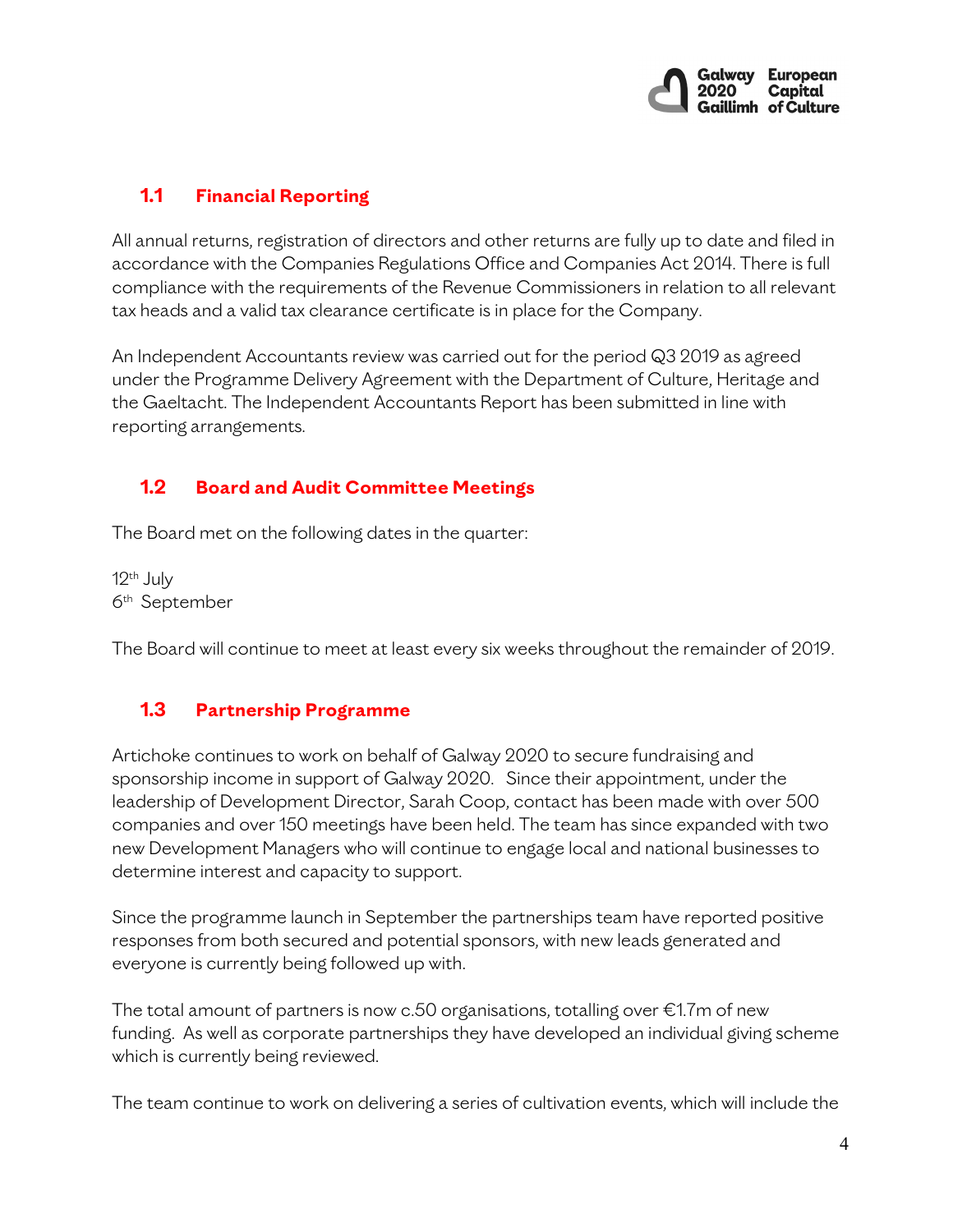

Programme Launch event at the Irish Embassy, London in October, and a cultivation event at the British Irish Chamber of Commerce, with more scheduled to take place before December in the run up to the Opening Event in February.

# **1.4 Staffing**

The Galway 2020 team is 35 as at 30/9/2019. A new Director of Operations , a Financial Analyst, an Office Administrator and a Graphic Designer joined the team in the quarter.

| <b>Department</b>               |              |
|---------------------------------|--------------|
|                                 | <b>Total</b> |
| Creative and Cultural Programme | 9            |
| Communications                  | 5            |
| <b>Finance and Operations</b>   | 5            |
| Marketing and Promotion         | 4            |
| Partnerships                    | 4            |
| Digital Programme               | 1            |
| International Relations         |              |
| Production                      |              |
| Human Resources                 |              |
| CEO                             |              |
| <b>Community Engagement</b>     |              |
| Tourism                         |              |
| Volunteering                    |              |
| Total                           | 35           |

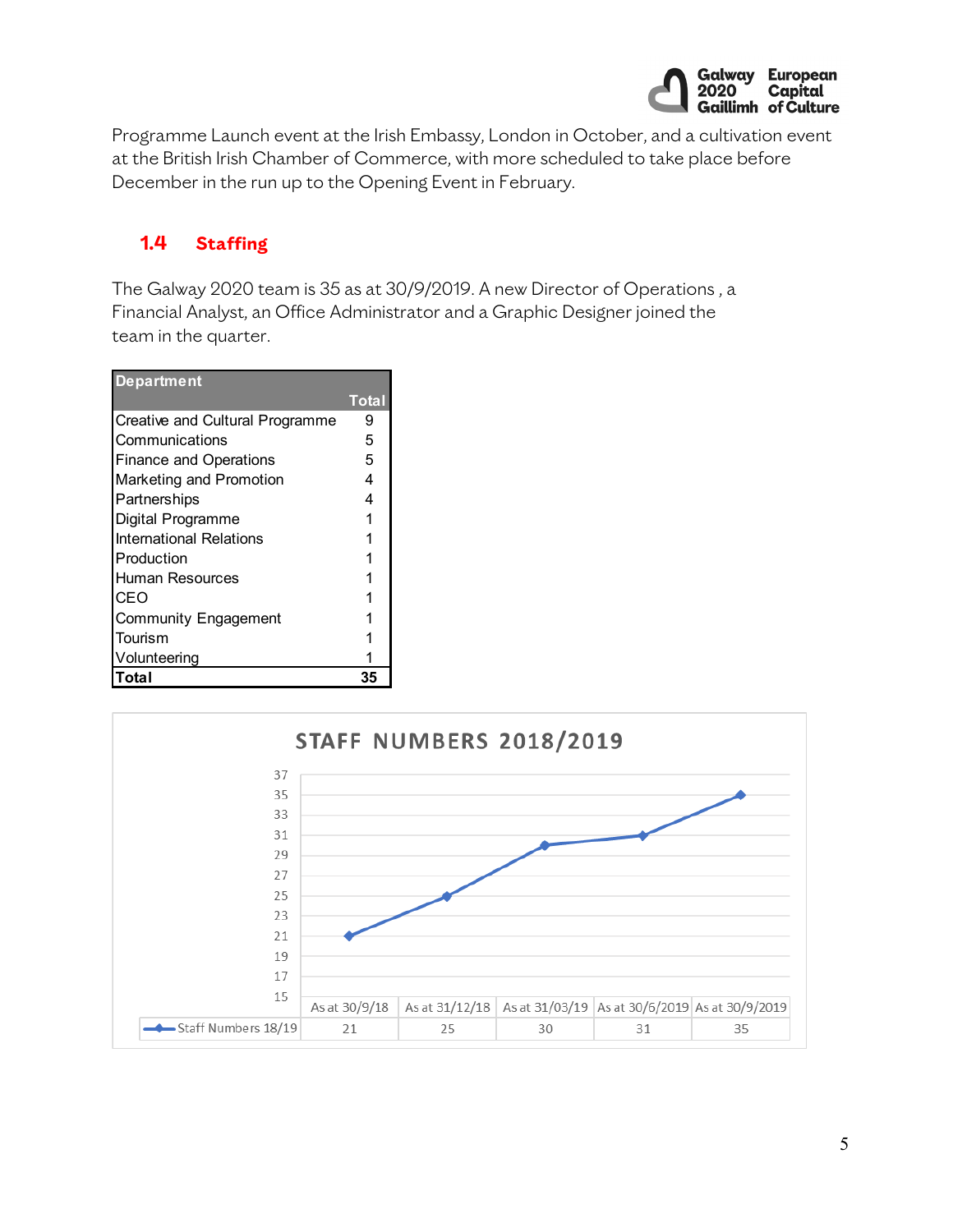

## **2. Galway 2020 Cultural Programme Update**

## **2.1 Cultural Programme**

As part of the ongoing development of the Cultural Programme a number of artists and companies have been engaged to develop new work for Galway 2020. Site visits have been completed for ten new projects under development during this quarter.

The overall programme continues to be developed and is now in pre-production. There are 154 projects in total spanning 1,982 events.

## **2.1.1 Programme Launch**

The programme was launched on the 18 September and attracted local, national and international press coverage. Approximately 4,500 people attended the live event in Eyre Square. Guests and friends of Galway 2020 were invited to a post-launch reception at the Galmont Hotel. The sponsors' pre-event reception at the King's Head was highly successful with a number of potential supporters coming forward.

French company Gratte Ciel's performance was the highlight of the evening. This has set the pattern for Galway 2020 events involving as it did a collaboration between this international company and local young musician and composer Anna Malarkey.

## **2.1.2 Opening Ceremony**

Galway 2020 have engaged Wonder Works, the internationally-acknowledged experts in opening and closing ceremonies, (they have worked on opening ceremonies for several Olympics Games) to mastermind the event, working with a local community cast and local technical teams and suppliers where appropriate. They will work with local agencies and authorities to create a spectacular, memorable and safe event.

Detailed planning meetings are taking place between Wonder Works and the Galway 2020 team. Every member of the Galway 2020 team is involved in the delivery of the event from the selection of poets and performers, the recruitment of community cast and volunteers, marketing and communications, sponsorship agreements, site and event management.

The celebrations will start with a symbolic turf cutting ceremony on St Brigid's day and fiery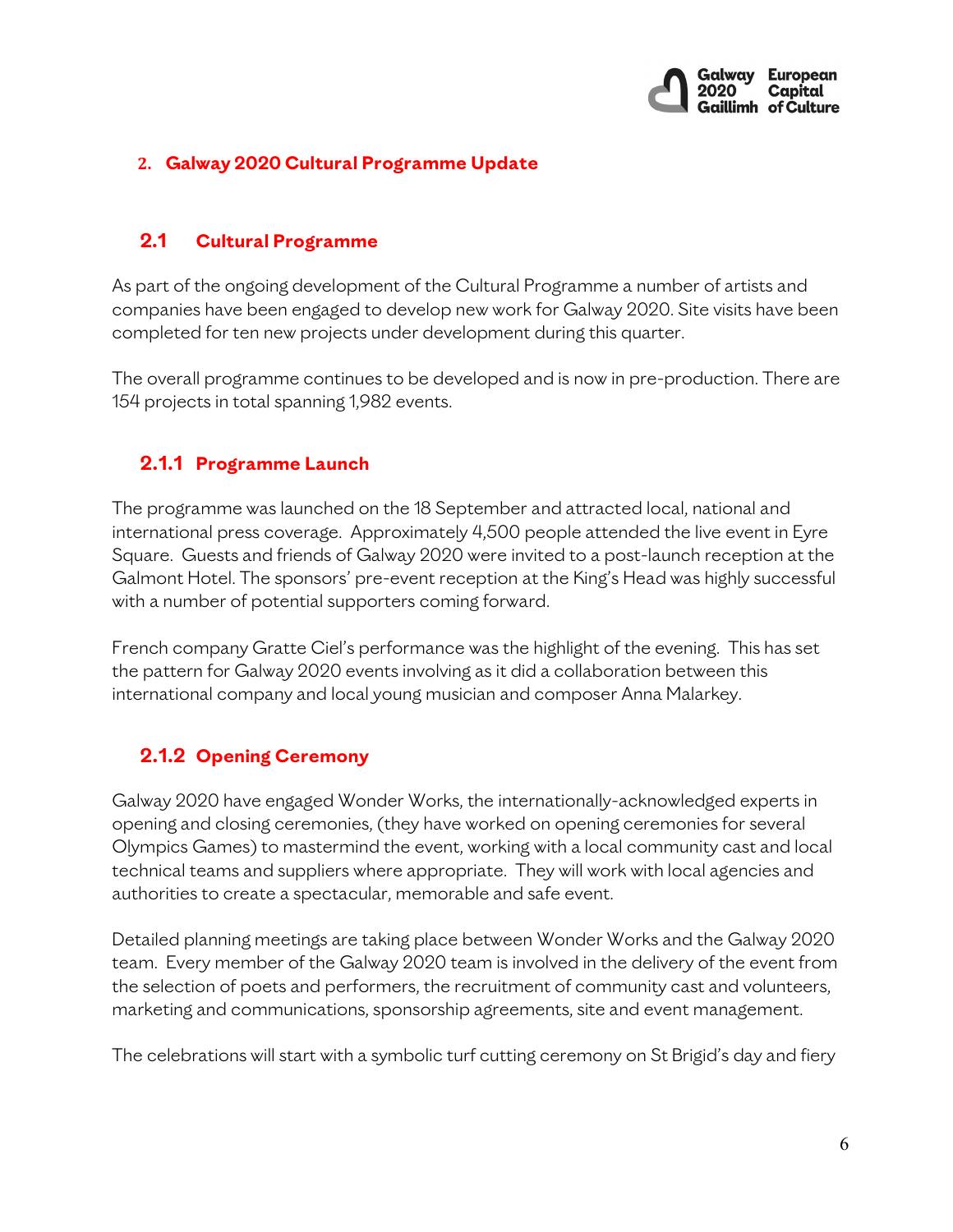

festivals will erupt in towns across the county over six consecutive nights from Sunday February 2 culminating in a final breath-taking open-air event in Galway city on Saturday February 8.

# **2.1.3 Small Towns Big Ideas**

A number of Small Towns Big Ideas projects came to fruition during Q3 including:

- Skylight 47 publication launch event in Galway city
- Poetry showcase with young people at Shorelines Arts Festival in Portumna
- A week long programme of art and dialogue in Ballygar focusing on racism and exclusion
- Paving New Pathways community festival in Tuam
- Shot By The Sea and Telling Stories, Sharing Cultures both featured at Westside Arts Festival

All of these events were free and well attended. Over 30 different Small Towns Big Ideas projects have already been delivered since the programme commenced in 2018, and by the end of 2020 Small Towns Big Ideas will have supported the delivery of over 70 new cultural projects with local communities across Galway city and county.

Upcoming in October is *Connemara Songlines* which will present a weekend of choral music and visual art from 31 October to 2 November in Clifden.

The Small Towns Big Ideas programme is also creating links with and our sister European Capital of Culture Rijeka 2020 and their 27 Neighbourhoods programme and are currently identifying community projects that can be twinned between the two programmes.

Galway 2020 will host a writers' workshop with Skein Press in October for emerging writers from black and ethnic minority communities. Building on this we will seek to identify opportunities for some of these writers to engage with Small Towns Big Ideas projects and the wider Galway 2020 programme.

Planning continues with all of the 27 new Small Towns Big Ideas projects selected under Round 2 and capacity building workshops will be delivered to all of the projects on 29 & 30 October. This capacity building work will focus on critical areas for these projects such as communications & branding, engaging with artists, and audience development.

All information on Small Towns Big Ideas Round 2 is available on Galway 2020's website at [https://galway2020.ie/en/small-towns-big-ideas-round-2/.](https://galway2020.ie/en/small-towns-big-ideas-round-2/)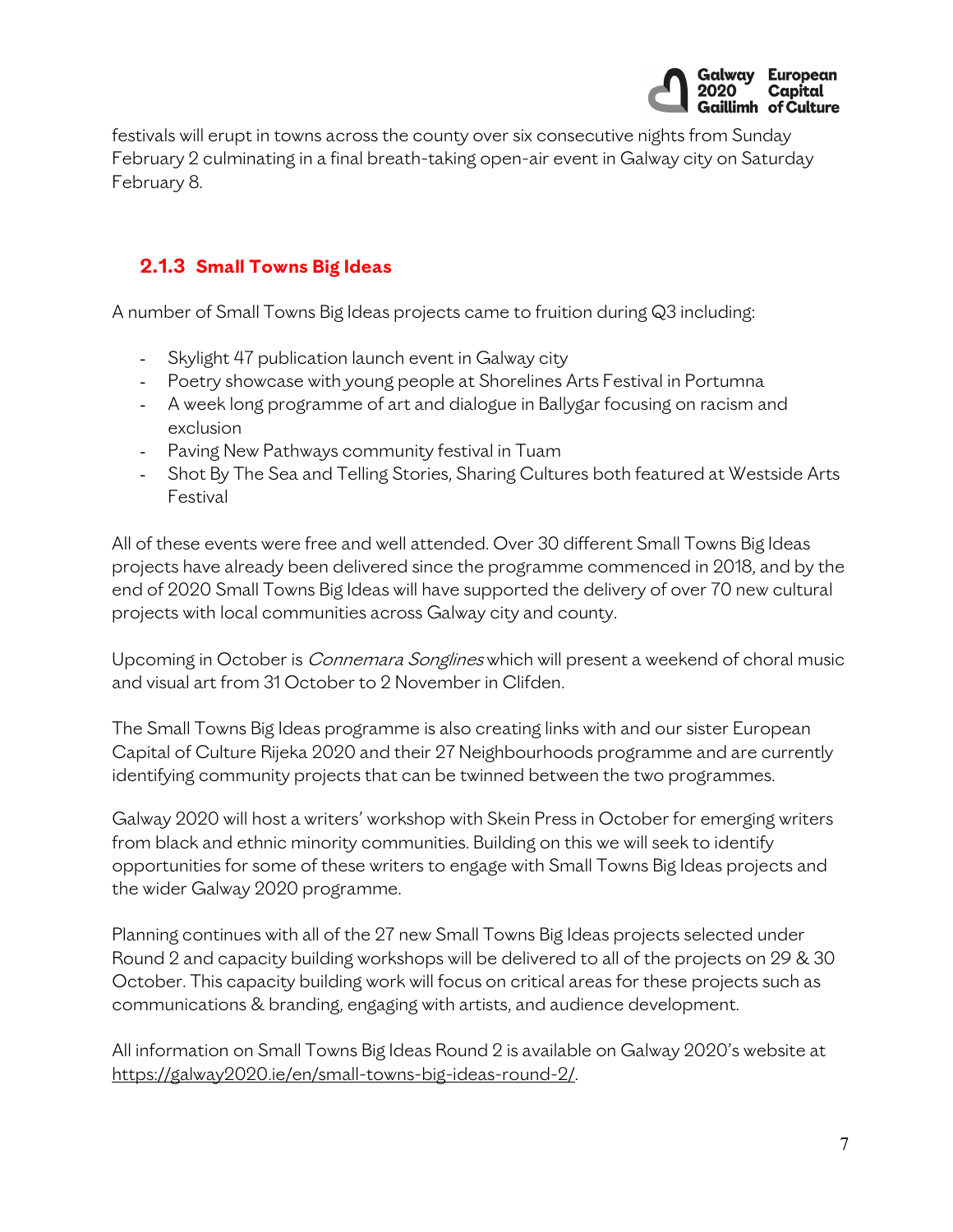

# **Galway City Based Small Towns Big Ideas Projects**

| City Area          | Group                             | Project                                                 |  |
|--------------------|-----------------------------------|---------------------------------------------------------|--|
| Ballybane          | Ballybane Taskforce               | Music and food project                                  |  |
| Knocknacarra       | Knocknacarra 2020                 | Public art project celebrating local<br>community       |  |
| Salthill           | Devon Park Residents<br>Assoc     | New community festival                                  |  |
| City-wide          | Galway Mother Tongues<br>Festival | New festival celebrating multilingualism                |  |
| <b>City Centre</b> | Galway Civic Trust                | New medieval festival for Galway City                   |  |
| <b>West End</b>    | Galway Arts Centre                | Series of pop-up exhibitions, debate and food<br>events |  |
| City-wide          | Croí na Gaillimhe                 | Intercultural and intergenerational crafting<br>project |  |
| City-wide          | <b>COPE Galway</b>                | New cross-community football project                    |  |
| Menlo              | Menlo Scouts                      | New scouts and community cultural event                 |  |
| City-wide          | Galway African Diaspora           | African art exhibition and cultural event               |  |
| Merlin Woods       | Friends of Merlin Woods           | Project celebrating history of the local area           |  |
| Claddagh           | <b>Brú Theatre</b>                | Street theatre project                                  |  |
| City & County      | Doire Press                       | New literary project involving Galway writers           |  |
| Ballybane          | Oirthear Le Cheile                | Dance project exploring diversity and identity          |  |
| Westside           | Westside Arts Festival            | Programme of craft workshops and<br>exhibitions         |  |
| Shantalla          | Scoil Bhríde Shantalla            | Film project with local school and community            |  |
| City & County      | Galway Autism<br>Partnership      | Multisensory theatre and film project                   |  |
| Salthill           | The Village Salthill              | Community film making project and film<br>festival      |  |
| City & County      | Galway Traveller<br>Movement      | New festival celebrating nomadic cultures               |  |
| City-wide          | Galway Integration<br>Consortium  | Storytelling workshops with new communities             |  |
| City-wide          | Skylight 47                       | Creative writing classes with local<br>communities      |  |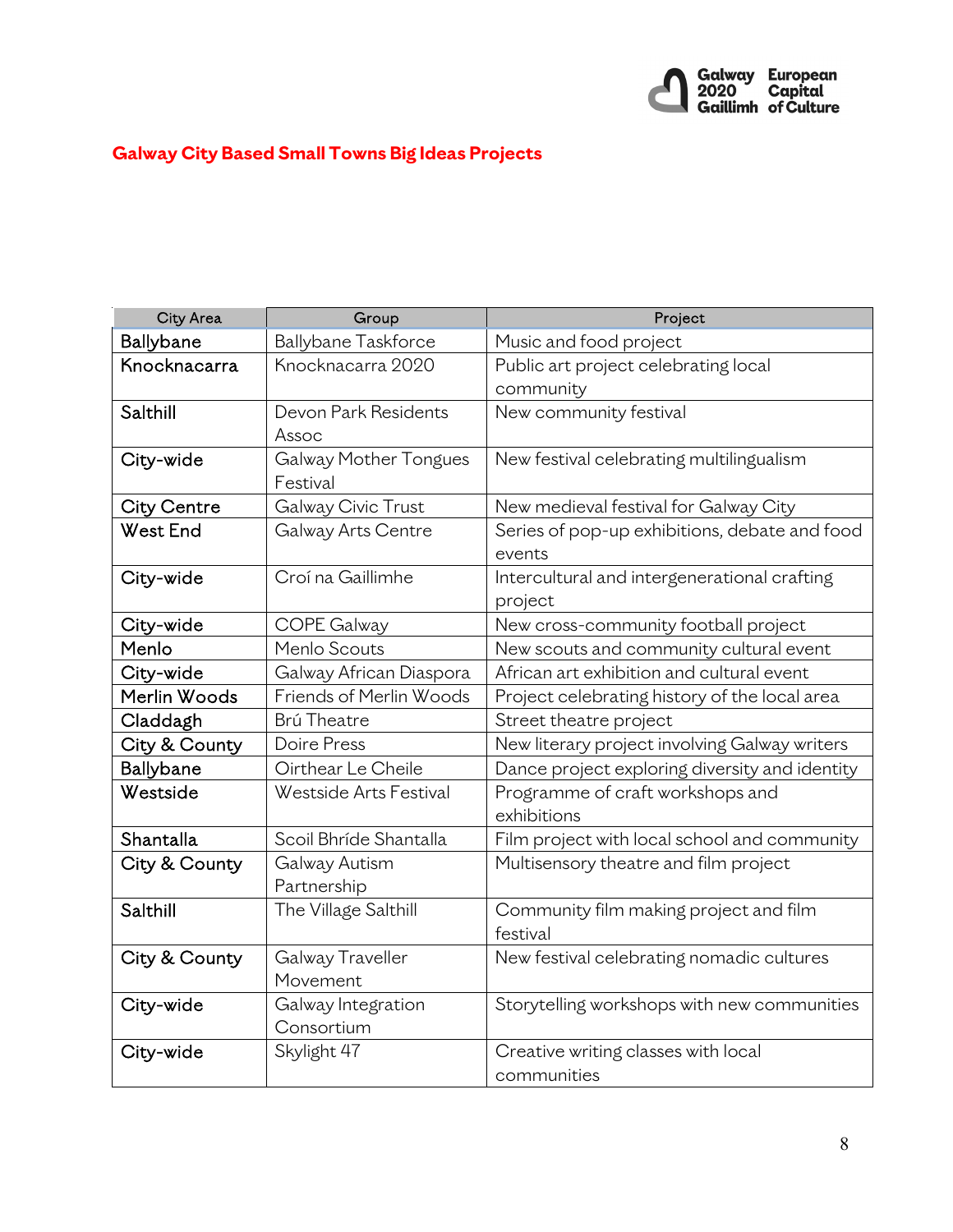

| City Area          | Group                        | Project                                         |  |
|--------------------|------------------------------|-------------------------------------------------|--|
| Doughiska          | <b>ARD Family Resource</b>   | Series of pop-up cultural café events           |  |
|                    | Centre                       |                                                 |  |
| City-wide          | Galway Arts Centre           | New exhibition celebrating Galway's LGBT+       |  |
|                    |                              | community                                       |  |
| City & County      | <b>ATMOS Collective</b>      | Community workshops with new music              |  |
|                    |                              | collective                                      |  |
| City & County      | Super 8 Shots                | Series of film workshops and screenings         |  |
| City-wide          | 126 Artist Run Gallery       | New art trail utilising underused and           |  |
|                    |                              | unexpected spaces                               |  |
| <b>Ballinfoile</b> | <b>Ballinfoile Community</b> | New community festival celebrating local area   |  |
| City-wide          | Galway Buskers               | New project celebrating local busking           |  |
|                    | Community                    | community                                       |  |
| <b>City Centre</b> | St. Nicholas' Market         | New exhibition celebrating the market and its   |  |
|                    | <b>Traders</b>               | people                                          |  |
| Doughiska          | <b>ARD Family Resource</b>   | Street spectacle celebrating cultural diversity |  |
|                    | Centre                       |                                                 |  |

# **2.1.4 Wave Makers Volunteer Programme**

The Wave Makers programme has been steadily growing and developing. We have seen the largest engagement of volunteers since the beginning of our activities last April on 18 September at the Programme Launch where 90 volunteers were integral to the delivery of the event

The feedback on the Wave Makers' roles and performance from the general public, stakeholders and team members has been extremely positive.

Our partnership with Fáilte Ireland in the delivery of bespoke Local Expert workshops started on 21 September with 2 workshops attended by nearly 80 Wave Makers and delivered by Fáilte Ireland specifically trained staff.

As part of a recruitment drive for the month of September, the Volunteer Manager attended three main Volunteer Fairs in NUIG and in GMIT and held 2 presentations in local language schools.

Wave Makers training will take place in NUIG during October.

Approximately 500 volunteers have been accepted and 300 applications are currently being processed. Almost 50 nationalities are participating in our Wave Makers programme.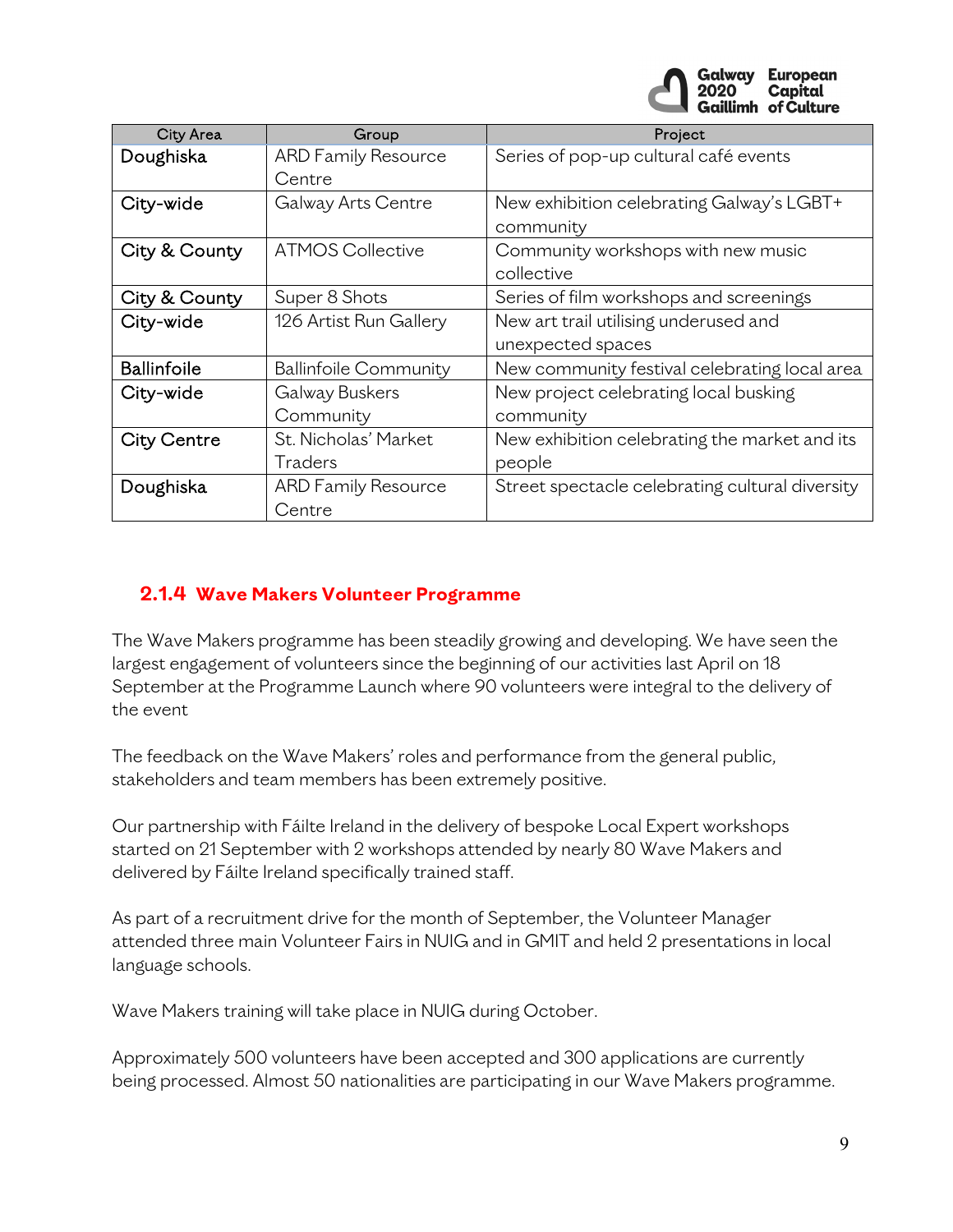

Plans are underway to engage the Wave Makers in the opening ceremony The application process will remain open throughout the year and all information can be found on the Galway 2020 website a[t https://galway2020.ie/en/volunteering/.](https://galway2020.ie/en/volunteering/) 

# **2.2 European Dimension**

International Relations continues to contribute to communications activities at Galway 2020 as well as supporting the programme team's work. The Galway 2020 programme has a great variety of European and international partners across most projects which are summarised below.

| Europe (Non-EU) | <b>ther</b> | otal |
|-----------------|-------------|------|
|                 |             | ےر   |

## **2.2.1 European Cultural Foundation[s Cultural Capital Tandem](https://galway2020.ie/en/news/galway-takes-part-in-tandem-cultural-capitals-programme/)**

Galway partnered with the ECF and seven other European Capitals of Culture to support a Tandem programme specifically aimed at cultural practitioners from former, current and future European Capitals of Culture. The following three organisations have been selected to participate in the ECoC tandem programme:

- Branar
- Theatre 57
- Galway Film Centre

The programme started in Rijeka in a forum meeting in June 2019 – all three Galway representatives have been matched with partners in Leeuwarden, former European Capital of Culture in 2018. Theatre 57 and Film Fleadh had their mobilities and their tandem partners visited Galway. The final exchange for Branar will take place in Q4. The tandem will conclude with a project pitching session in November 2019 in Leeuwarden.

## **2.2.2 International Relations Key Dates**

Some key events to be noted for international relations are the following:

## **Brussels (BE)**

October 2019-Galway 2020, together with the North Western Regional Assembly, has successfully submitted a proposal to host a panel at the European Week of Regional on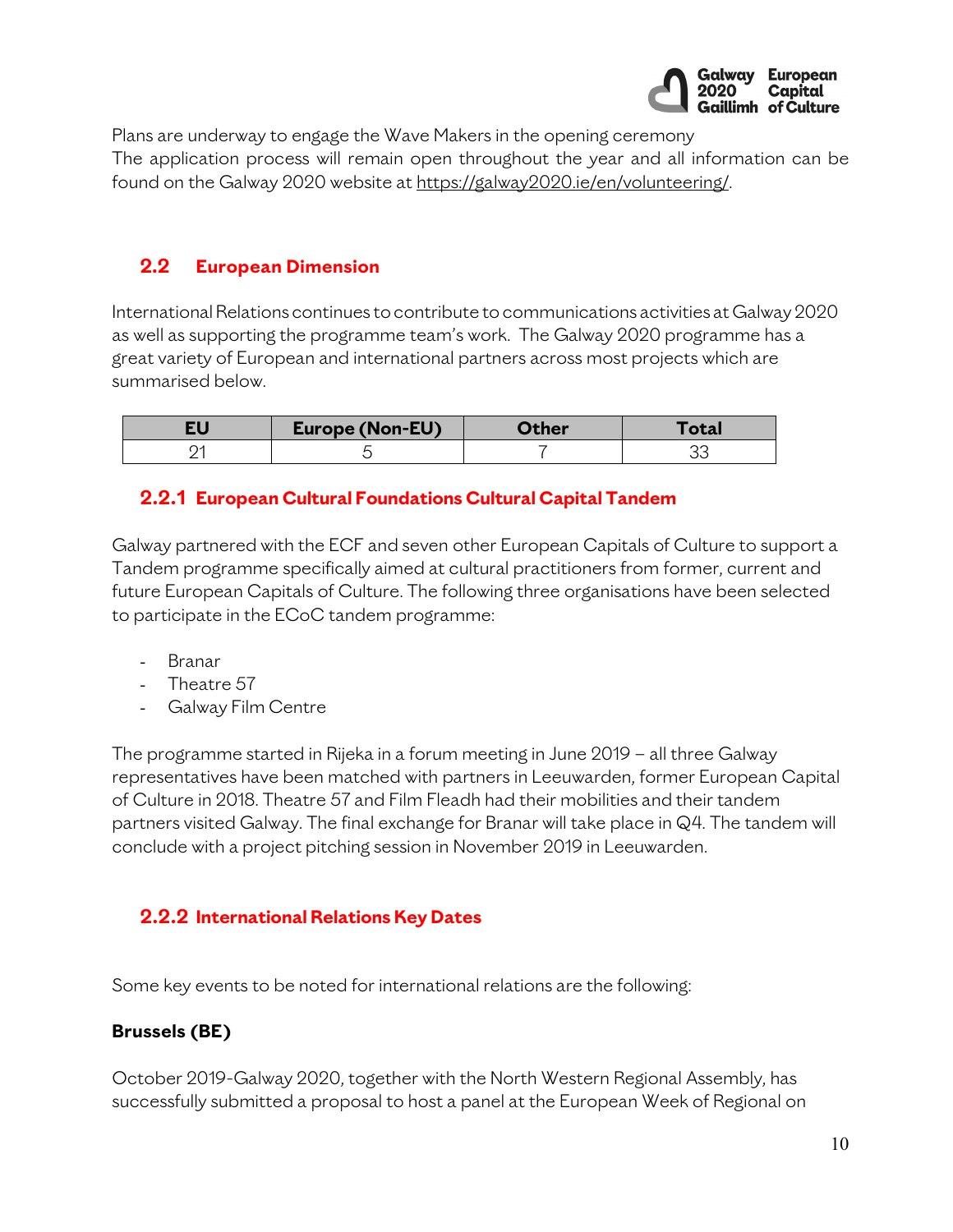

European Capitals of Culture and Regional Development. The Panel will take place at the European Committee of the Regions. In addition to the panel, Galway 2020 is planning a stakeholder event to present the programme in Brussels.

# **London (UK)**

October 2019-Irish Ambassador to the UK will host a reception at the embassy in London to mark the launch of Galway 2020.

# **Galway (IE)**

October 2019 – the final EU monitoring panel meeting will take place in Galway on 15 October. Members of the EU monitoring panel are due to arrive in Galway on 14 October with an optional site visit. The presentations of both Galway 2020 and Rijeka 2020 will take place on 15 October. Following the meeting, the panel will announce the results of their review and will make a recommendation as to whether Galway 2020 and Rjeka 2020 are to be awarded the Melina Mercouri prize of €1.5m. We expect ten members of the EU panel, two EC representatives and eleven delegates from Rijeka 2020.

## **Rijeka (HR)**

October 2019 – the informal ECoC network meeting is due to take place in Rijeka. Two members of Galway 2020 are due to represent the team in Rijeka.

## **Previous events/ activities – Overview**

Events / activities abroad

| Date           | Event/ activity                   | Location        |
|----------------|-----------------------------------|-----------------|
| 15 – 16 August | Milwaukee Fest - Galway Showcase  | Milwaukee (USA) |
|                | Promotion of Galway 2020, artists |                 |
|                | showcase                          |                 |
|                |                                   |                 |

Events/ activities in Ireland

| Date           | Event / activity                     | Location               |
|----------------|--------------------------------------|------------------------|
| 02 July        | Meeting between City Council, French | Galway City            |
|                | Consule in Galway and Galway 2020    |                        |
| $10 - 12$ July | <b>EU Japan Fest Visit to Galway</b> | Galway City and County |
|                | Saori Hakoda, Senior Program Manager |                        |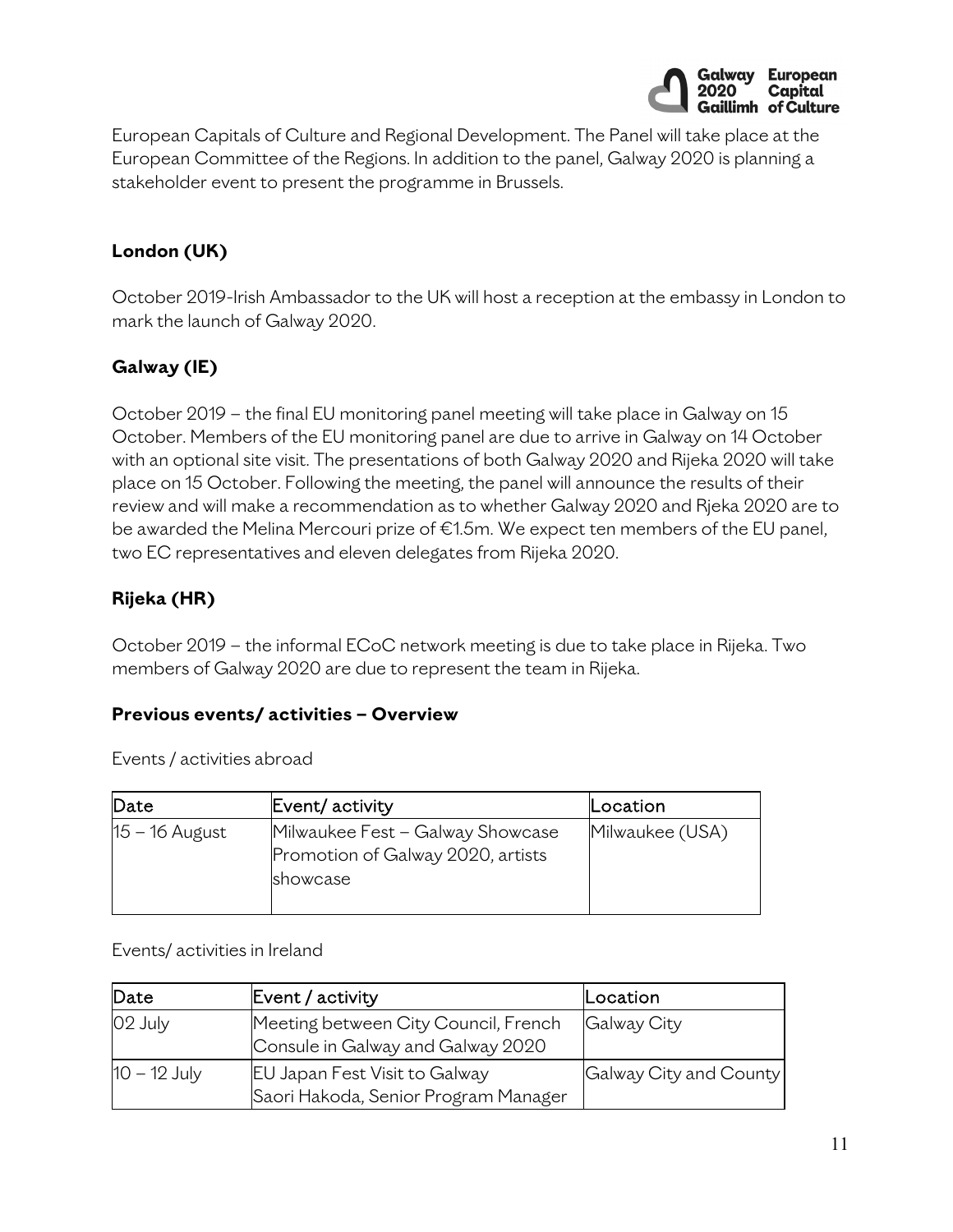

| 19 July                | Presentation to British Embassy in Ireland Galway City<br>Delegation, Galway 2020 programme                                                                                                                                                         |             |
|------------------------|-----------------------------------------------------------------------------------------------------------------------------------------------------------------------------------------------------------------------------------------------------|-------------|
| 19 July                | Meeting with the French Embassy to<br>lreland                                                                                                                                                                                                       | Galway City |
| 30 August              | Hosting of EuroDesk Meeting on TIME<br><b>TO MOVE</b>                                                                                                                                                                                               | Galway City |
| $05 - 06$<br>September | Leeuwarden 2018/2028 delegation in<br>Galway<br>10 delegates, driving legacy in<br>Leeuwarden.<br>Galway 2020 presentation, STBI, visit to<br>Galway 2020 project Óró                                                                               | Galway      |
| 18 September           | Galway 2020 Programme launch-<br>hosting ambassadors to Ireland including<br>French Ambassador to Ireland and<br>embassy staff<br>German Cultural Attaché, German<br>Embassy to Ireland<br>Director Goethe Institute<br>Dutch Ambassador to Ireland | Galway City |
| 20 September           | Meeting with New Zealand Ambassador<br>to Ireland                                                                                                                                                                                                   | Galway City |
| 27 September           | Hosting Leargas Workshop at Galway<br>2020 office - Creativity for Change,<br>Eramsus Plus workshop<br>Presentation of Galway 2020, STBI<br>projects participated in the workshop -<br>free and open to all<br>15 participants                      | Galway City |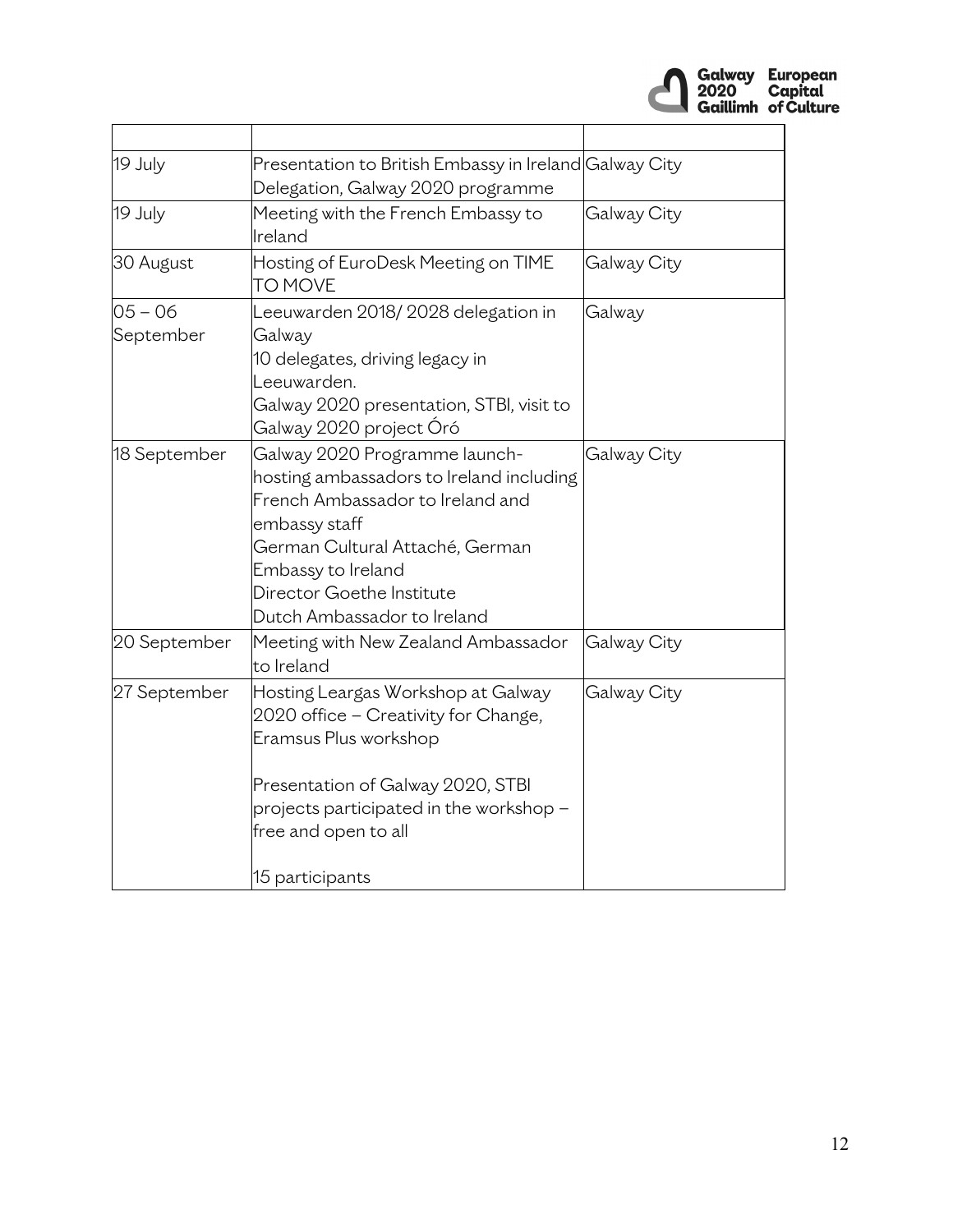

|                | <b>Cultural Strategy Strategic Aim</b> | Galway 2020 Project          |
|----------------|----------------------------------------|------------------------------|
|                | Access and Cultural Rights             | Small Towns Big Ideas/Legacy |
| $\overline{2}$ | Cultural Heritage                      | Small Towns Big Ideas/Legacy |
| 3              | Culture Education and Excellence       | Symphonic Waves/Legacy       |
| 4              | Culture Environment and Place          | Hope It Rains/Legacy         |
| 5              | Culture Economy                        | Galway 2020 audit of         |
|                |                                        | venues/Legacy                |
| 6              | Culture, Health and Wellbeing          | Wires Crossed/Legacy         |
|                | Culture Information and Knowledge      | The Digital Programme/Legacy |

## **2.3 Galway 2020 Links to The Galway Cultural Strategy 2016-2025**

## **3. Audience Development Update**

Audience development is most successful when it has a cross organisational focus. Accordingly, a Galway 2020 Audience Development working group has been convened to include representatives from the Programme, Volunteer and Communications team, which will meet regularly to monitor and report back on audience engagement processes and outcomes. Audience engagement will also be part of the Monitoring and Evaluation process. Working with the Audience Agency who have been appointed to work with Galway2020 and NUI Galway on Monitoring and Evaluation, baseline data on existing Galway audiences is being collected. Volunteers will be trained up to collect audience data at specific events.

## **4. Monitoring and Evaluation**

Following an evaluation and selection process, Galway 2020 appointed the Audience Agency. The Agency has submitted a successful tender leading a consortium of organisation including Nordicity and Golant Media. The Audience Agency is also bringing advisory experts to the work that have extensive experience in evaluation of mega events such as a European Capital of Culture, including

Dr Franco Bianchini, Professor of Cultural Policy and Planning and Director of the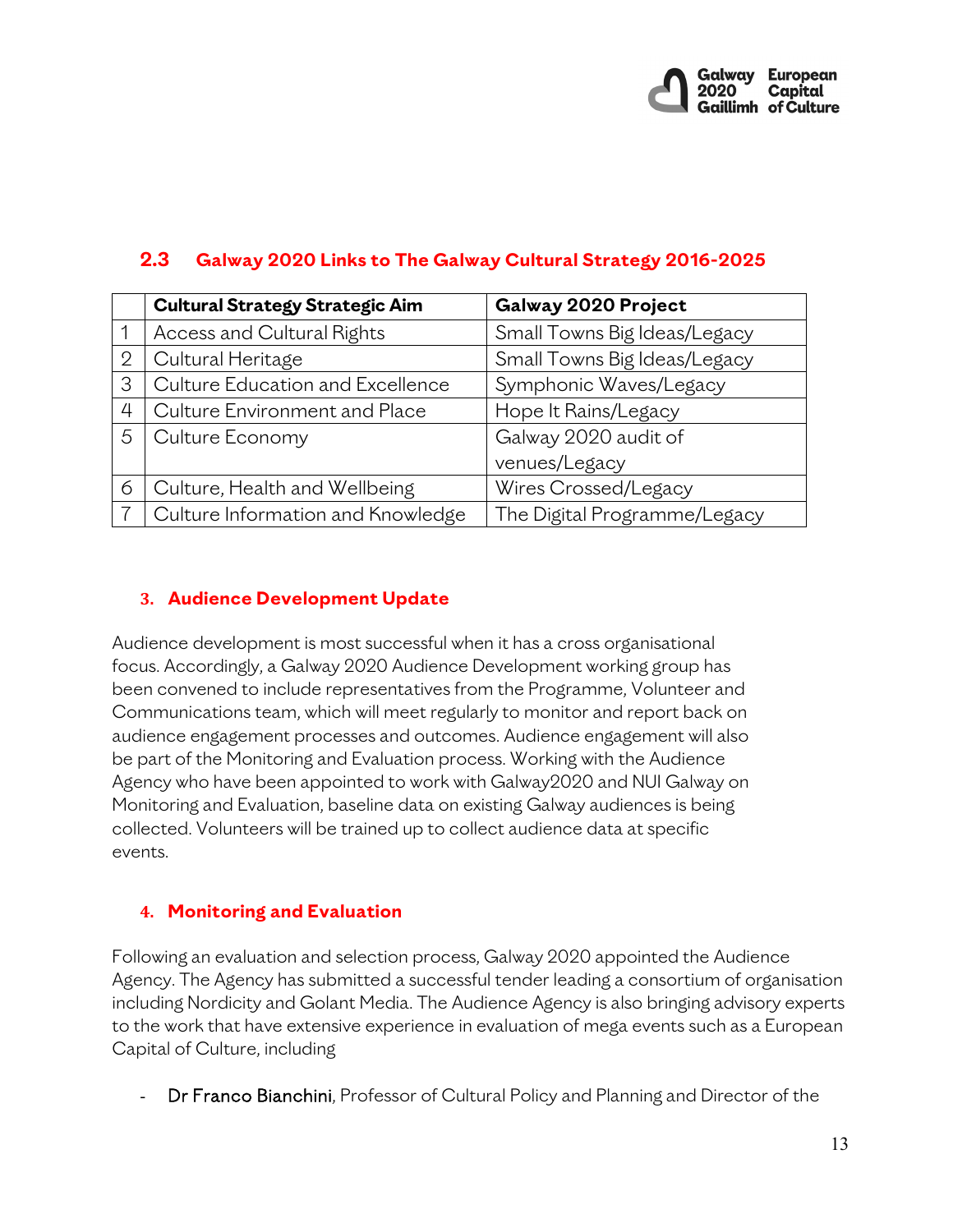

Culture, Place and Policy Institute at the University of Hull, UK

- Dr Steven Hadley, Post-Doctoral Research Fellow, Culture, Place and Policy Institute, University of Hull, UK and Associate of The Audience Agency
- Niels Righolt, Director of CKI Denmark, an organisation promoting and enabling cultural democracy that works extensively on a variety of European initiatives
- Dr Kruno Kardov, Assistant Professor, Zagreb University, Rijeka 2020 ECOC lead evaluator
- Dr Adam Richards, Social Value UK

The research framework is being finalised now and ready in Q4. Furthermore, an interim baseline study report was submitted to Galway 2020 following meetings with key personnel in September.

## **5. Government Relations**

Galway 2020 continues to have strong political support nationally. A Programme Delivery Agreement for €15 million was signed with the Department of Culture, Heritage and the Gaeltacht in 2018. This contains specific quarterly reporting requirements and quarterly independent accountants report requirements. An independent accountants report was submitted in November in relation to the period Q3 2019 and a funders meeting was held with the DCHG in September 2019. The PDA also details the profiling of funding to Galway 2020 over the period 2018 to 2020. €6 million will be paid to Galway 2020 in 2019.